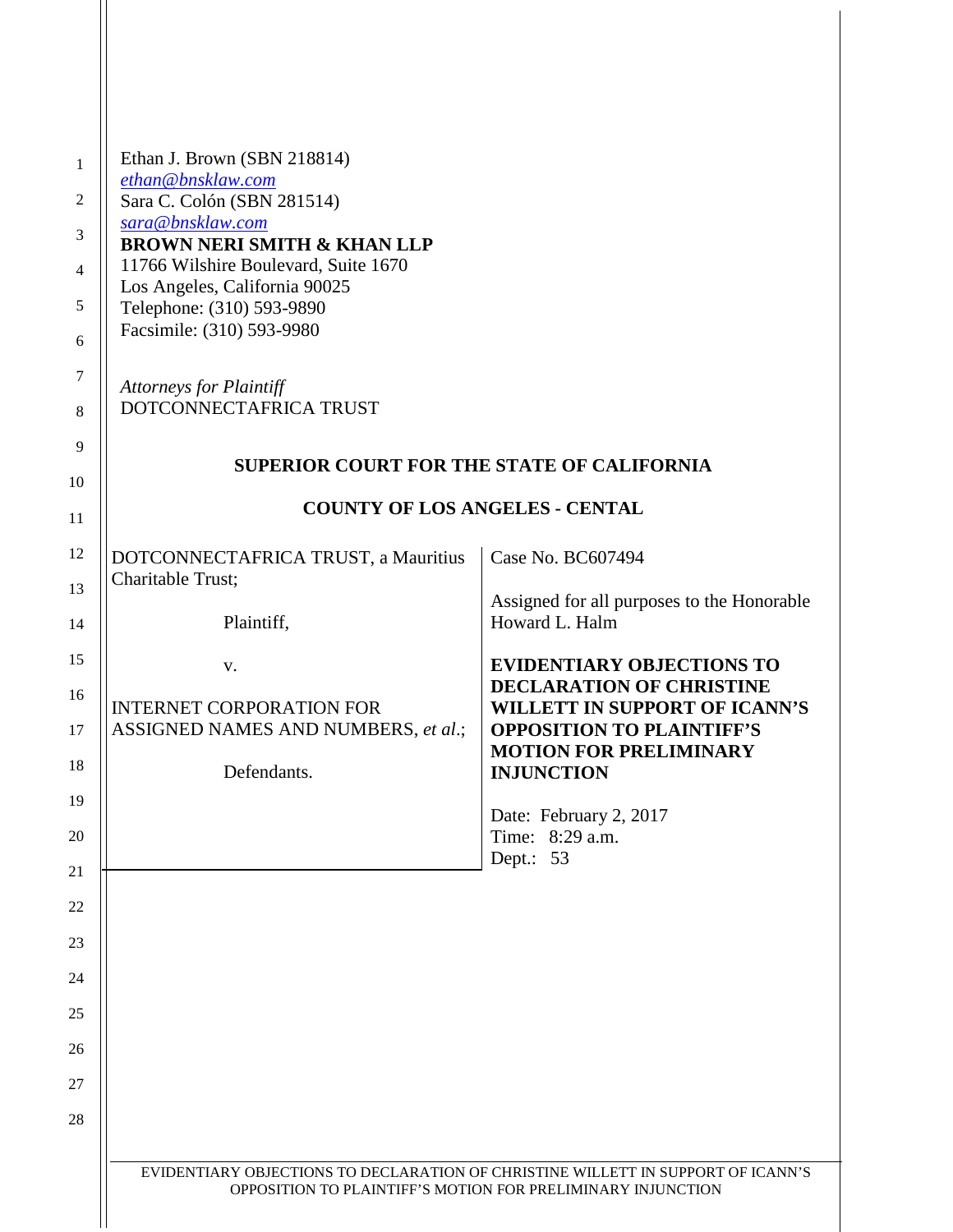| <b>Willett Declaration ¶</b>                                                                                                                                                                                                                                                                                                                                                                                                                                                                                                                                                                                                                | <b>DCA Objection</b>                                                                                                                                          | <b>Sustained</b> | Overruled        |
|---------------------------------------------------------------------------------------------------------------------------------------------------------------------------------------------------------------------------------------------------------------------------------------------------------------------------------------------------------------------------------------------------------------------------------------------------------------------------------------------------------------------------------------------------------------------------------------------------------------------------------------------|---------------------------------------------------------------------------------------------------------------------------------------------------------------|------------------|------------------|
| <b>12:</b> In my role as Vice President for<br>Operations, I have been responsible<br>for overseeing the evaluation of the<br>1,930 gTLD applications ICANN<br>received in 2012 as part of ICANN's<br>New gTLD Program. Those<br>applications are evaluated in<br>accordance with the procedures set<br>forth in the New gTLD Applicant<br>Guidebook ("Guidebook"). A copy of<br>the Guidebook is attached as Exhibit<br>3 to the declaration of Sophia Bekele<br>Eshete ("Bekele Declaration").                                                                                                                                            | 1. Lacks personal<br>knowledge (Evid. Code<br>$§ 702$ ).<br>Lacks foundation (Evid.<br>2.<br>Code $\S$ 403).                                                  |                  |                  |
| <b>Willett Declaration ¶</b>                                                                                                                                                                                                                                                                                                                                                                                                                                                                                                                                                                                                                | <b>DCA Objection</b>                                                                                                                                          | <b>Sustained</b> | <b>Overruled</b> |
| <b>13:</b> In the spring of 2012, Plaintiff<br>DCA and defendant ZA Central<br>Registry ("ZACR") each submitted<br>applications to operate the .AFRICA<br>gTLD. In doing so, they, like all new<br>gTLD applicants, expressly accepted<br>and acknowledged the Guidebook,<br>including the release and covenant<br>not to sue ("Covenant") in paragraph<br>6 of Module 6.                                                                                                                                                                                                                                                                   | Lacks personal<br>1.<br>knowledge (Evid. Code<br>$§ 702$ ).<br>Lacks foundation (Evid.<br>2.<br>Code § 403).                                                  |                  |                  |
| <b>Willett Declaration ¶</b>                                                                                                                                                                                                                                                                                                                                                                                                                                                                                                                                                                                                                | <b>DCA Objection</b>                                                                                                                                          | <b>Sustained</b> | Overruled        |
| <b>16:</b> In addition, because DCA and<br>ZACR had each applied for a gTLD<br>that represents the name of a<br>geographic region, the Guidebook<br>requires that DCA and ZACR each<br>provide documentation of support or<br>non-objection from at least 60% of<br>the governments in the region. Bekele<br>Decl. Ex. 3 § 2.2.1.4.2. The<br>Guidebook also provides that a<br>Geographic Names Panel operated by<br>a third-party vendor retained by<br>ICANN must verify the relevance and<br>authenticity of an applicant's<br>documentation of support. Id. §§<br>2.4.2, 2.2.1.4.4. The Geographic<br>Names Panel evaluated the support | 1. Lacks personal<br>knowledge (Evid. Code<br>$§ 702$ ).<br>Lacks foundation (Evid.<br>2.<br>Code § 403).<br>3.<br>Best evidence rule<br>(Evid. Code § 1520). |                  |                  |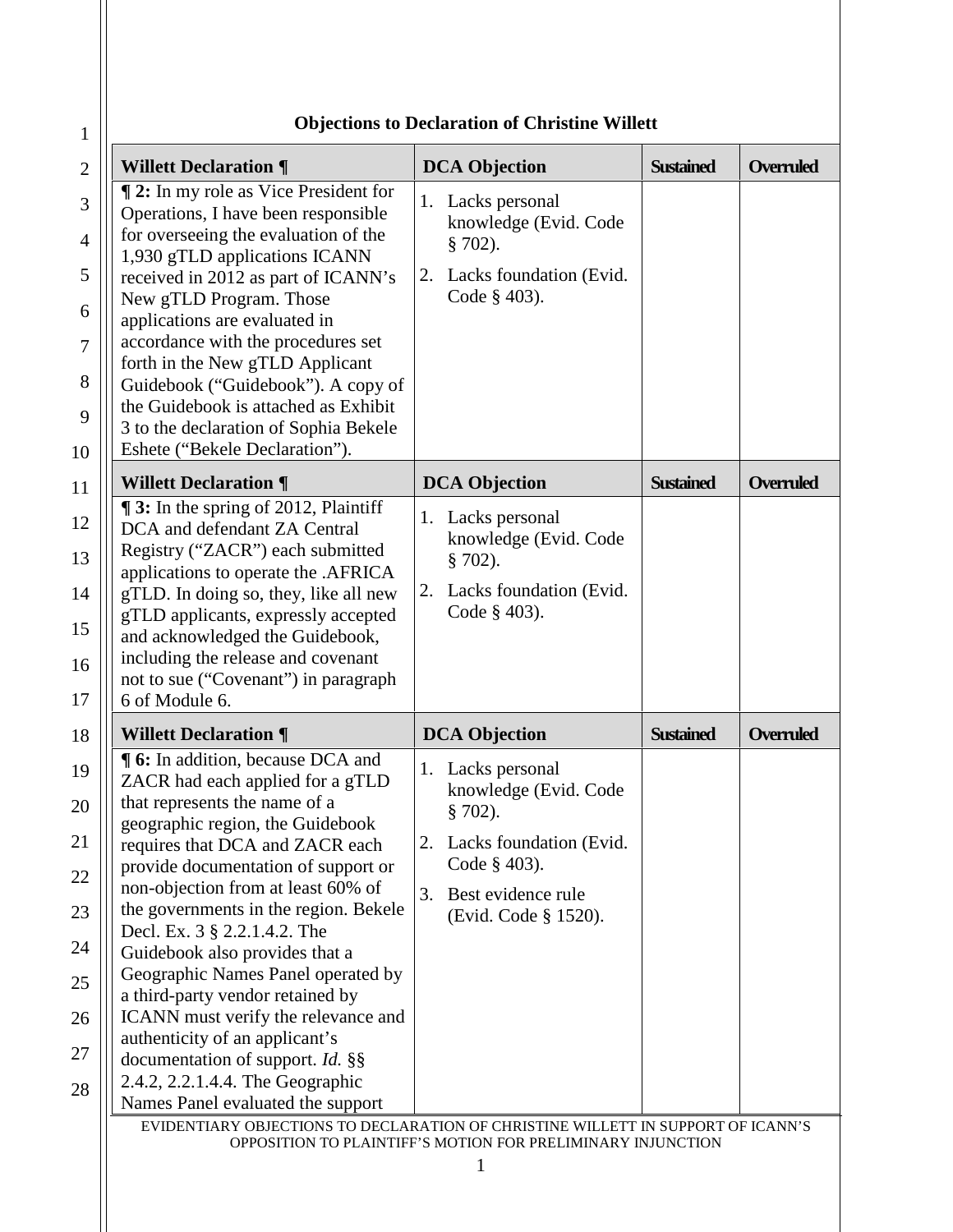|                | letters submitted by the applicants                                    |                                            |                  |           |
|----------------|------------------------------------------------------------------------|--------------------------------------------|------------------|-----------|
| 1              | pursuant to the criteria set forth in the                              |                                            |                  |           |
| $\overline{2}$ | Guidebook. In particular, section                                      |                                            |                  |           |
|                | 2.2.1.4.3 of the Guidebook required                                    |                                            |                  |           |
| 3              | that letters of support for a                                          |                                            |                  |           |
| $\overline{4}$ | geographic name "clearly express the                                   |                                            |                  |           |
|                | government's or public authority's                                     |                                            |                  |           |
| 5              | support for or nonobjection to the                                     |                                            |                  |           |
| 6              | applicant's application and                                            |                                            |                  |           |
|                | demonstrate the government's or                                        |                                            |                  |           |
| 7              | public authority's understanding of                                    |                                            |                  |           |
|                | the string being requested and its                                     |                                            |                  |           |
| 8              | intended use." It further requires that<br>a letter of support "should |                                            |                  |           |
| 9              | demonstrate the government's or                                        |                                            |                  |           |
|                | public authority's understanding that                                  |                                            |                  |           |
| 10             | the string is being sought through the                                 |                                            |                  |           |
| 11             | gTLD application process and that                                      |                                            |                  |           |
|                | the applicant is willing to accept the                                 |                                            |                  |           |
| 12             | conditions under which the string will                                 |                                            |                  |           |
| 13             | be available, i.e., entry into a registry                              |                                            |                  |           |
|                | agreement with ICANN requiring                                         |                                            |                  |           |
| 14             | compliance with consensus policies                                     |                                            |                  |           |
|                | and payment of fees." The                                              |                                            |                  |           |
| 15             | Geographic Names Panel treated both                                    |                                            |                  |           |
| 16             | of these requirements as mandatory                                     |                                            |                  |           |
|                | for all applicants (including DCA and                                  |                                            |                  |           |
| 17             | ZACR).                                                                 |                                            |                  |           |
| 18             | <b>Willett Declaration ¶</b>                                           | <b>DCA Objection</b>                       | <b>Sustained</b> | Overruled |
| 19             | <b>T:</b> ZACR submitted 41 letters of                                 |                                            |                  |           |
|                | support with its application, including                                | 1. Lacks foundation (Evid.<br>Code § 403.) |                  |           |
| 20             | over thirty letters from individual                                    |                                            |                  |           |
|                | African governments, and a 2012                                        | Best evidence rule<br>2.                   |                  |           |
| 21             | letter from the African Union                                          | (Evid. Code § 1520).                       |                  |           |
| 22             | Commission ("AUC"). The AUC is                                         |                                            |                  |           |
|                | the secretariat for the African Union,                                 |                                            |                  |           |
| 23             | in which every African nation except                                   |                                            |                  |           |
| 24             | Morocco is a member. DCA                                               |                                            |                  |           |
|                | submitted six letters of support with                                  |                                            |                  |           |
| 25             | its application for .AFRICA                                            |                                            |                  |           |
| 26             | ("Application") - one from the AUC,<br>one from the United Nations     |                                            |                  |           |
|                | Economic Commission for Africa                                         |                                            |                  |           |
| 27             | ("UNECA"), three from individual                                       |                                            |                  |           |
| 28             | African countries, and one from the                                    |                                            |                  |           |
|                |                                                                        |                                            |                  |           |

EVIDENTIARY OBJECTIONS TO DECLARATION OF CHRISTINE WILLETT IN SUPPORT OF ICANN'S OPPOSITION TO PLAINTIFF'S MOTION FOR PRELIMINARY INJUNCTION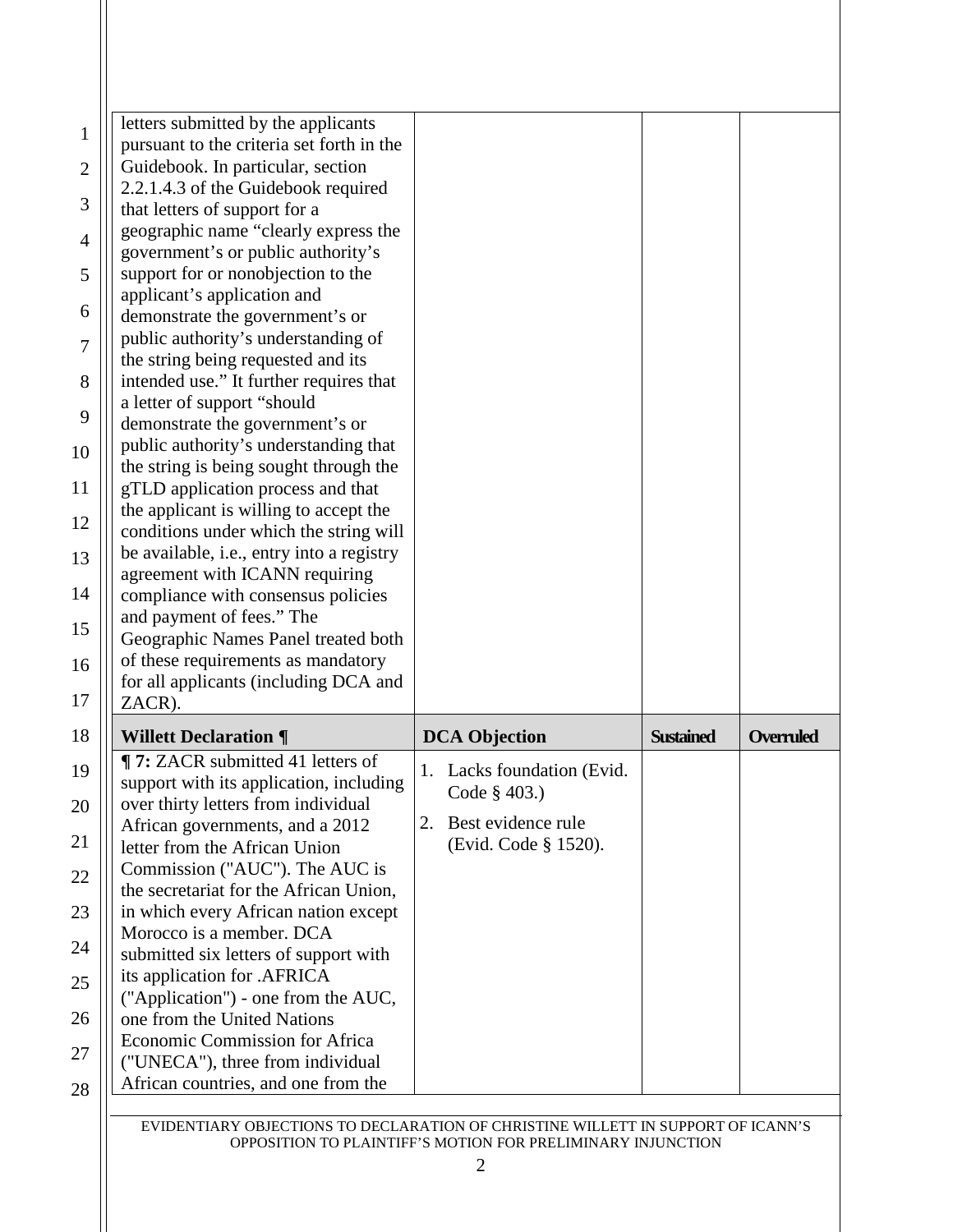| $\mathbf{1}$ | South African Embassy in<br>Washington, D.C.                                                                          |                                                                               |                  |                  |
|--------------|-----------------------------------------------------------------------------------------------------------------------|-------------------------------------------------------------------------------|------------------|------------------|
| 2            | <b>Willett Declaration ¶</b>                                                                                          | <b>DCA Objection</b>                                                          | <b>Sustained</b> | <b>Overruled</b> |
| 3            | <b>¶ 8:</b> The AUC letter of support that<br>DCA submitted was dated April 27,                                       | 1. Lacks personal                                                             |                  |                  |
| 4<br>5       | 2009. A copy of that letter is attached<br>as Exhibit 6 to the Bekele                                                 | knowledge (Evid. Code<br>$$702$ ).<br>Lacks foundation and<br>2.              |                  |                  |
| 6            | Declaration. I now understand that, in<br>2010, DCA received a letter from the                                        | irrelevant (Evid. Code §<br>403).                                             |                  |                  |
| 7            | AUC that formally withdrew the<br>AUC's support for DCA's                                                             | Best evidence rule<br>3.                                                      |                  |                  |
| 8            | Application. A copy of that letter is<br>attached as Exhibit 7 to the Bekele                                          | (Evid. Code § 1520).<br>4. Prejudicial because the<br>statement is materially |                  |                  |
| 9            | Declaration. DCA did not submit to<br><b>ICANN</b> with its Application a copy                                        | misleading because it<br>fails to state that DCA                              |                  |                  |
| 10<br>11     | of the AUC's 2010 letter withdrawing<br>its support for DCA. Although the                                             | specifically identified<br>the purported                                      |                  |                  |
| 12           | 2010 AUC letter indicates that<br>ICANN was copied, the "cc" did not                                                  | withdrawal in its<br>application ICANN and                                    |                  |                  |
| 13           | identify any specific person at<br>ICANN, and ICANN has no record of                                                  | has done so on<br>numerous occasions                                          |                  |                  |
| 14           | receiving the letter. Inasmuch as the<br>letter was sent two years before                                             | (Evid. Code § 352).<br>5. Bekele Decl. $\P$ <sub>__</sub> , Ex.               |                  |                  |
| 15<br>16     | ICANN began receiving gTLD<br>applications, ICANN had no "files"                                                      | ("Unlike the initial")<br>letter of support from                              |                  |                  |
| 17           | set up for any particular application.                                                                                | the AUC the subsequent<br>letter omitted any                                  |                  |                  |
| 18           |                                                                                                                       | official s tamp, was not<br>signed by the AUC                                 |                  |                  |
| 19           |                                                                                                                       | Chairman, and instead<br>was signed by the                                    |                  |                  |
| 20           |                                                                                                                       | Deputy Chairperson).                                                          |                  |                  |
| 21           | <b>Willett Declaration ¶</b>                                                                                          | <b>DCA Objection</b>                                                          | <b>Sustained</b> | <b>Overruled</b> |
| 22<br>23     | <b>¶ 9:</b> The letter of support from<br>UNECA that DCA submitted with its                                           | Best evidence rule<br>1.<br>(Evid. Code § 1520).                              |                  |                  |
| 24           | application was dated August 8,<br>2008. A copy of that letter is attached<br>as Exhibit 8 to the Bekele              | 2. Lacks foundation (Evid.<br>Code § 403.)                                    |                  |                  |
| 25           | Declaration. In September 2015,<br>UNECA wrote in a letter to the AUC                                                 | Irrelevant (Evid. Code §<br>3.                                                |                  |                  |
| 26           | that it was a "United Nations entity                                                                                  | 403).<br>The GNP had already<br>4.                                            |                  |                  |
| 27<br>28     | [that] is neither a government nor<br>public authority and therefore is not<br>qualified to issue a letter of support | determined that UNECA                                                         |                  |                  |

EVIDENTIARY OBJECTIONS TO DECLARATION OF CHRISTINE WILLETT IN SUPPORT OF ICANN'S OPPOSITION TO PLAINTIFF'S MOTION FOR PRELIMINARY INJUNCTION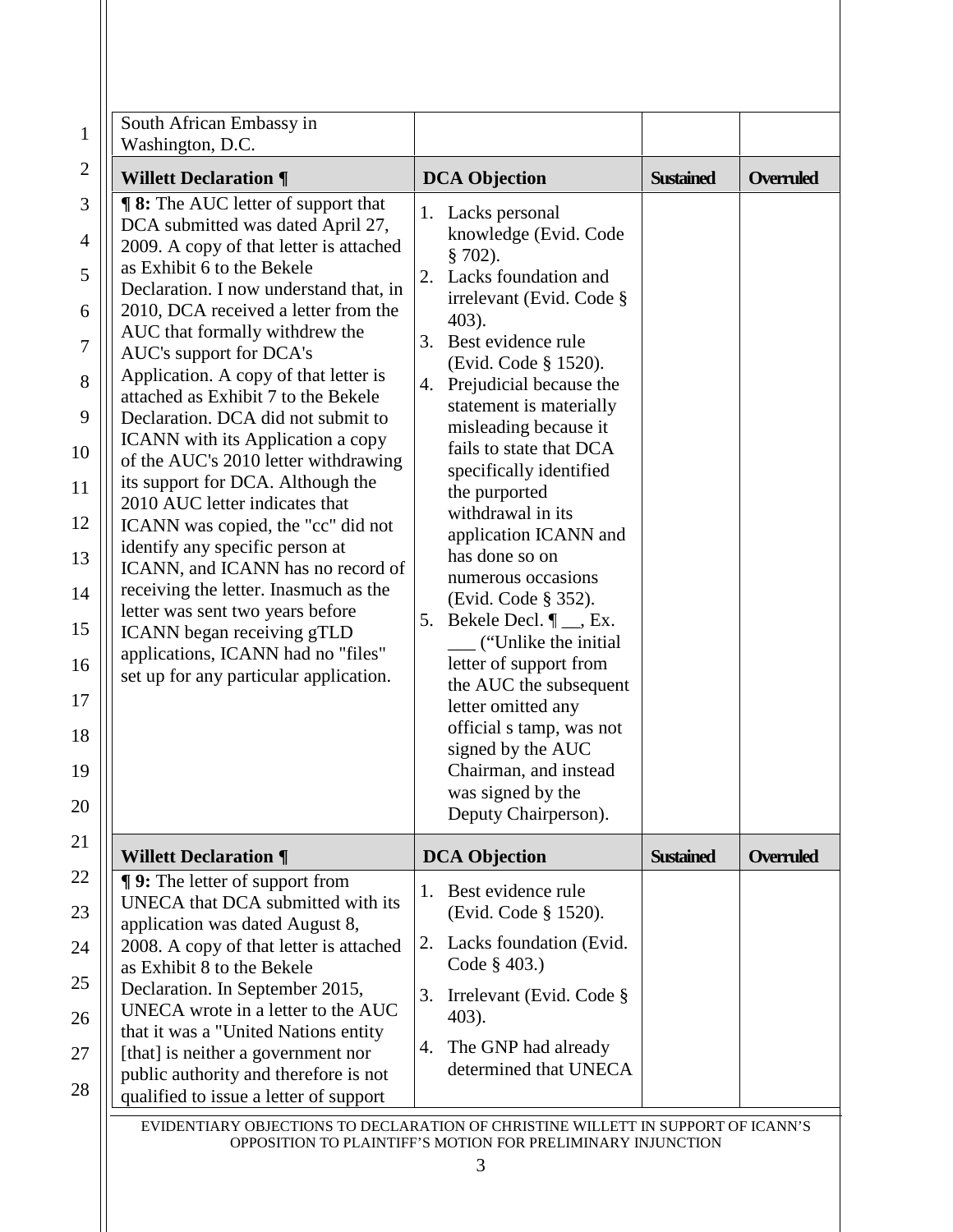| for a prospective applicant," and that<br>its August 2008 letter was "merely an<br>expression of a view in relation to<br>[DCA's] initiatives and efforts<br>regarding internet governance<br>[and] cannot be properly considered<br>as a 'letter of support' within the<br>context of ICANN's requirements and<br>cannot be used as such." A true and<br>correct copy of UNECA's September<br>2015 letter is attached as Exhibit 9 to<br>the Bekele Declaration.                                                                                                                                                                                                                                                                                                                                                                                                                                                                                                                                                                                                 | was a valid endorser.<br>McFadden Decl. ¶ 6.  |                  |                  |
|-------------------------------------------------------------------------------------------------------------------------------------------------------------------------------------------------------------------------------------------------------------------------------------------------------------------------------------------------------------------------------------------------------------------------------------------------------------------------------------------------------------------------------------------------------------------------------------------------------------------------------------------------------------------------------------------------------------------------------------------------------------------------------------------------------------------------------------------------------------------------------------------------------------------------------------------------------------------------------------------------------------------------------------------------------------------|-----------------------------------------------|------------------|------------------|
| <b>Willett Declaration ¶</b>                                                                                                                                                                                                                                                                                                                                                                                                                                                                                                                                                                                                                                                                                                                                                                                                                                                                                                                                                                                                                                      | <b>DCA Objection</b>                          | <b>Sustained</b> | <b>Overruled</b> |
| $\P$ 10: On June 5, 2013, at the time<br>when ICANN's Board accepted the<br>Governmental Advisory Committee's<br>("GAC's") advice objecting to<br>DCA's Application, DCA had not yet<br>passed the Geographic Names Panel<br>review. At that time, the Geographic<br>Names Panel had been in the midst of<br>its review of DCA's Application; it<br>had determined that the support<br>documentation submitted by DCA,<br>including the letters from the AUC<br>and UNECA, did not meet the criteria<br>set forth in the Guidebook, and was<br>therefore planning to send "clarifying"<br>questions" to DCA. Clarifying<br>questions are sent where support<br>documentation does not meet the<br>criteria set forth in the Guidebook,<br>and they are an accommodation to<br>provide applicants an opportunity to<br>explain/supplement their<br>documentation. However, as a result<br>of the ICANN Board's acceptance of<br>the GAC's advice, DCA's<br>Application was removed from<br>processing, and the clarifying<br>questions were not sent at that time. | 1. Lacks foundation (Evid.<br>Code $\S$ 403). |                  |                  |
| <b>Willett Declaration ¶</b>                                                                                                                                                                                                                                                                                                                                                                                                                                                                                                                                                                                                                                                                                                                                                                                                                                                                                                                                                                                                                                      | <b>DCA Objection</b>                          | <b>Sustained</b> | <b>Overruled</b> |
| $\P$ 11: By July 31, 2015, following the<br>ICANN Board's adoption of the<br>recommendations of the Independent                                                                                                                                                                                                                                                                                                                                                                                                                                                                                                                                                                                                                                                                                                                                                                                                                                                                                                                                                   | Lacks foundation (Evid.<br>1.<br>Code § 403). |                  |                  |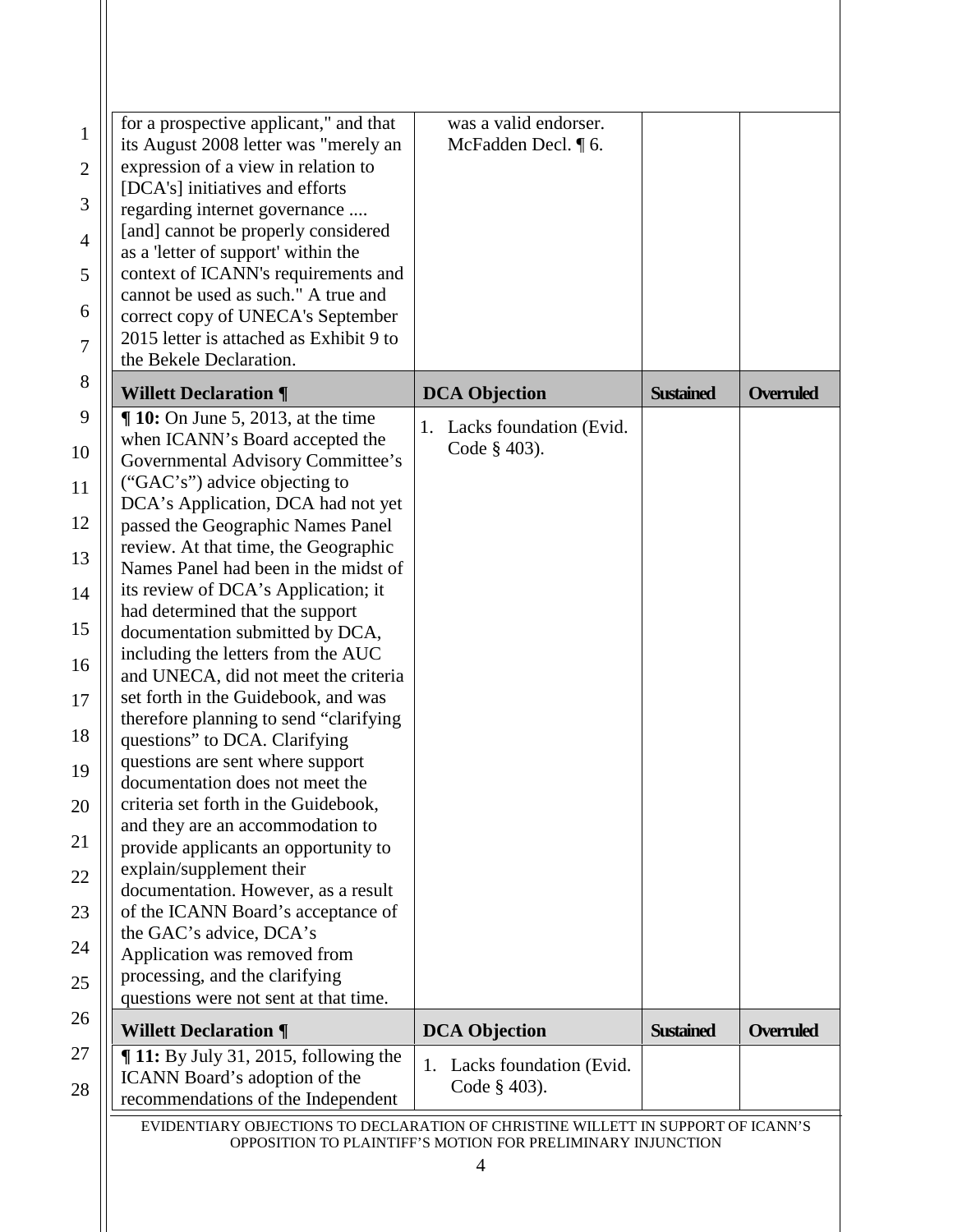| Review Panel in DCA v. ICANN<br>("IRP Panel"), DCA's Application<br>was returned to processing as the | Lacks personal<br>2.<br>knowledge (Evid. Code<br>$$702$ ). |                  |           |
|-------------------------------------------------------------------------------------------------------|------------------------------------------------------------|------------------|-----------|
| Board directed. DCA's Application<br>was returned to precisely the portion                            |                                                            |                  |           |
| of the review that was pending on the                                                                 |                                                            |                  |           |
| date the Application was removed<br>from processing—the Geographic                                    |                                                            |                  |           |
| Names Panel review. As the                                                                            |                                                            |                  |           |
| Geographic Names Panel had been                                                                       |                                                            |                  |           |
| preparing to do when DCA's<br>Application was removed from                                            |                                                            |                  |           |
| processing, the Geographic Names                                                                      |                                                            |                  |           |
| Panel issued clarifying questions to                                                                  |                                                            |                  |           |
| DCA on September 2, 2015,                                                                             |                                                            |                  |           |
| regarding the documentation DCA<br>had submitted with its Application.                                |                                                            |                  |           |
| Those clarifying questions are                                                                        |                                                            |                  |           |
| attached as Exhibit 13 to the Bekele                                                                  |                                                            |                  |           |
| Declaration. DCA was given an<br>opportunity to respond to those                                      |                                                            |                  |           |
| clarifying questions. Instead of                                                                      |                                                            |                  |           |
| supplementing its documentation,                                                                      |                                                            |                  |           |
| DCA wrote to ICANN on September<br>28, 2015, taking the position that the                             |                                                            |                  |           |
| documentation that it had submitted                                                                   |                                                            |                  |           |
| with its Application in 2012 was                                                                      |                                                            |                  |           |
| sufficient.                                                                                           |                                                            |                  |           |
| <b>Willett Declaration ¶</b>                                                                          | <b>DCA Objection</b>                                       | <b>Sustained</b> | Overruled |
| ¶ 12: On October 13, 2015, ICANN<br>issued the Initial Evaluation Report                              | 1.<br>Best evidence rule                                   |                  |           |
| regarding DCA's Application. The                                                                      | (Evid. Code § 1520).                                       |                  |           |
| Initial Evaluation Report noted that                                                                  |                                                            |                  |           |
| the Application had passed all                                                                        |                                                            |                  |           |
| reviews except for the Geographic<br>Names Panel review. As provided by                               |                                                            |                  |           |
| the Guidebook, the report stated that                                                                 |                                                            |                  |           |
| DCA would have the opportunity to                                                                     |                                                            |                  |           |
| participate in "Extended Evaluation,"<br>which offered DCA additional time to                         |                                                            |                  |           |
| provide the requisite documentation                                                                   |                                                            |                  |           |
| of support or nonobjection from                                                                       |                                                            |                  |           |
|                                                                                                       |                                                            |                  |           |
| African governments. A true and<br>correct copy of the Initial Evaluation                             |                                                            |                  |           |

OPPOSITION TO PLAINTIFF'S MOTION FOR PRELIMINARY INJUNCTION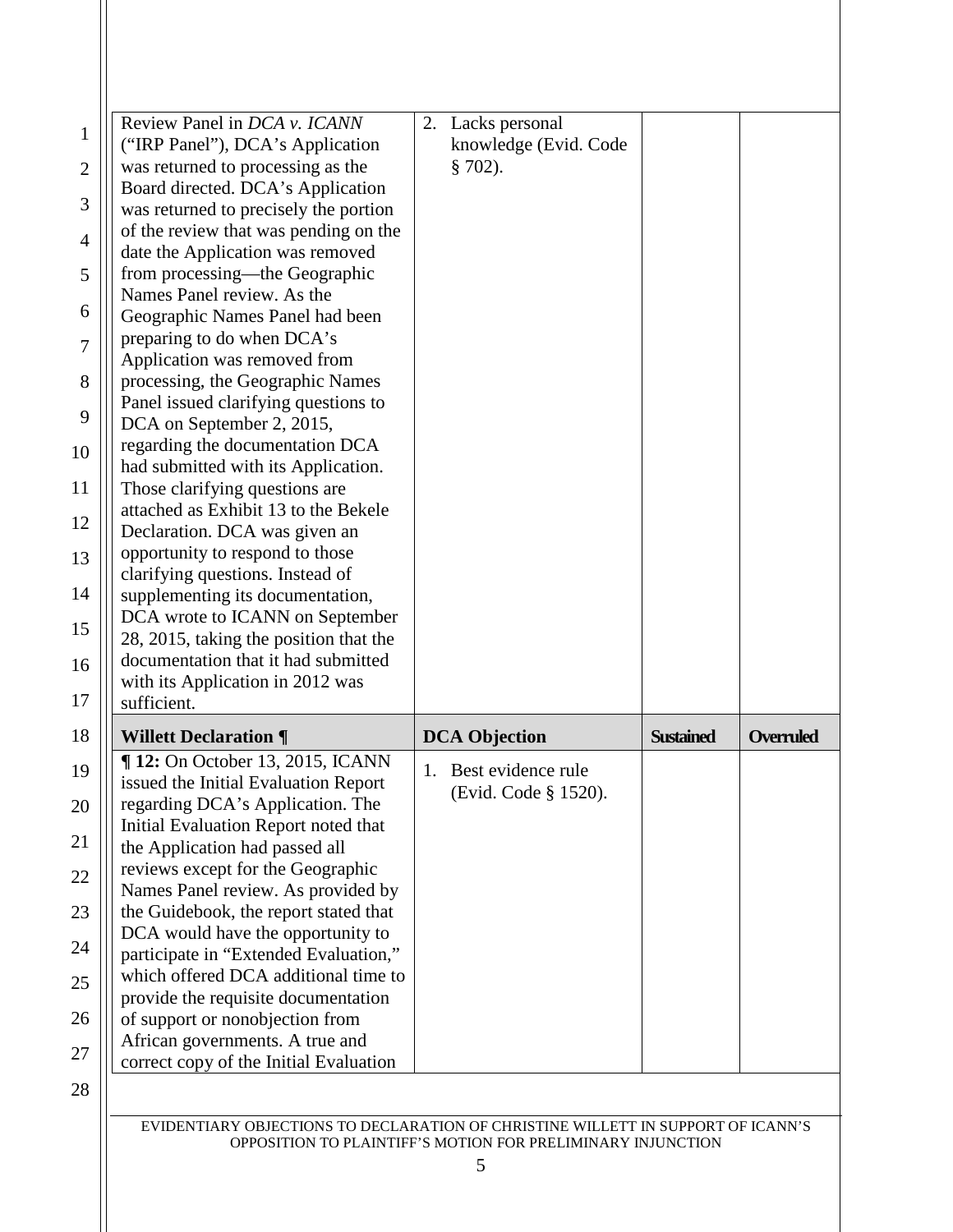| Report is attached hereto as Exhibit<br>А.                                 |                               |                  |                  |
|----------------------------------------------------------------------------|-------------------------------|------------------|------------------|
| <b>Willett Declaration ¶</b>                                               | <b>DCA Objection</b>          | <b>Sustained</b> | <b>Overruled</b> |
| ¶ 13: As part of Extended Evaluation,                                      | Lacks foundation (Evid.<br>1. |                  |                  |
| the Geographic Names Panel again                                           | Code § 403).                  |                  |                  |
| issued clarifying questions to DCA<br>on October 30, 2015, identifying the | 2. Lacks personal             |                  |                  |
| issues with the documented support                                         | knowledge (Evid. Code         |                  |                  |
| submitted by DCA. Those clarifying                                         | $$702$ ).                     |                  |                  |
| questions are attached as Exhibit 15                                       |                               |                  |                  |
| to the Bekele Declaration. DCA was                                         |                               |                  |                  |
| given until January 28, 2016, to                                           |                               |                  |                  |
| supplement its documentation.                                              |                               |                  |                  |
| However, rather than supplementing                                         |                               |                  |                  |
| its documentation, DCA submitted a                                         |                               |                  |                  |
| letter from its counsel and again took                                     |                               |                  |                  |
| the position that the documentation                                        |                               |                  |                  |
| that it had submitted with its                                             |                               |                  |                  |
| Application in 2012 was sufficient.                                        |                               |                  |                  |
| <b>Willett Declaration ¶</b>                                               | <b>DCA Objection</b>          | <b>Sustained</b> | <b>Overruled</b> |
| ¶ 14: Notably, nearly identical                                            | 1. Lacks foundation (Evid.    |                  |                  |
| clarifying questions were sent to                                          | Code § 403).                  |                  |                  |
| ZACR in 2013 when ZACR's                                                   | 2. Lacks personal             |                  |                  |
| application for .AFRICA was                                                |                               |                  |                  |
|                                                                            | knowledge and                 |                  |                  |
| undergoing Geographic Name                                                 | speculative (Evid. Code       |                  |                  |
| Review. True and correct copies of                                         | $§ 702$ ).                    |                  |                  |
| the clarifying questions issued to                                         | Best evidence rule<br>3.      |                  |                  |
| ZACR related to the AUC and<br>UNECA letters are attached hereto as        | (Evid. Code § 1520).          |                  |                  |
| <b>Exhibits B and C. Unlike DCA,</b>                                       |                               |                  |                  |
| ZACR submitted an updated letter                                           |                               |                  |                  |
| from the AUC endorsing ZACR on                                             |                               |                  |                  |
| July 3, 2013, which provided ZACR                                          |                               |                  |                  |
| with the requisite support of 60% of                                       |                               |                  |                  |
| the governments of Africa and                                              |                               |                  |                  |
| allowed ZACR to pass Geographic                                            |                               |                  |                  |
| Names Review. A true and correct                                           |                               |                  |                  |
| copy of that letter is attached hereto                                     |                               |                  |                  |
| as Exhibit D. Had DCA been able to                                         |                               |                  |                  |
| obtain an updated, fully satisfactory                                      |                               |                  |                  |
| letter from the AUC, it too would                                          |                               |                  |                  |
| have passed Geographic Names<br>Review. In that instance, contention       |                               |                  |                  |
| resolution would have proceeded in                                         |                               |                  |                  |

6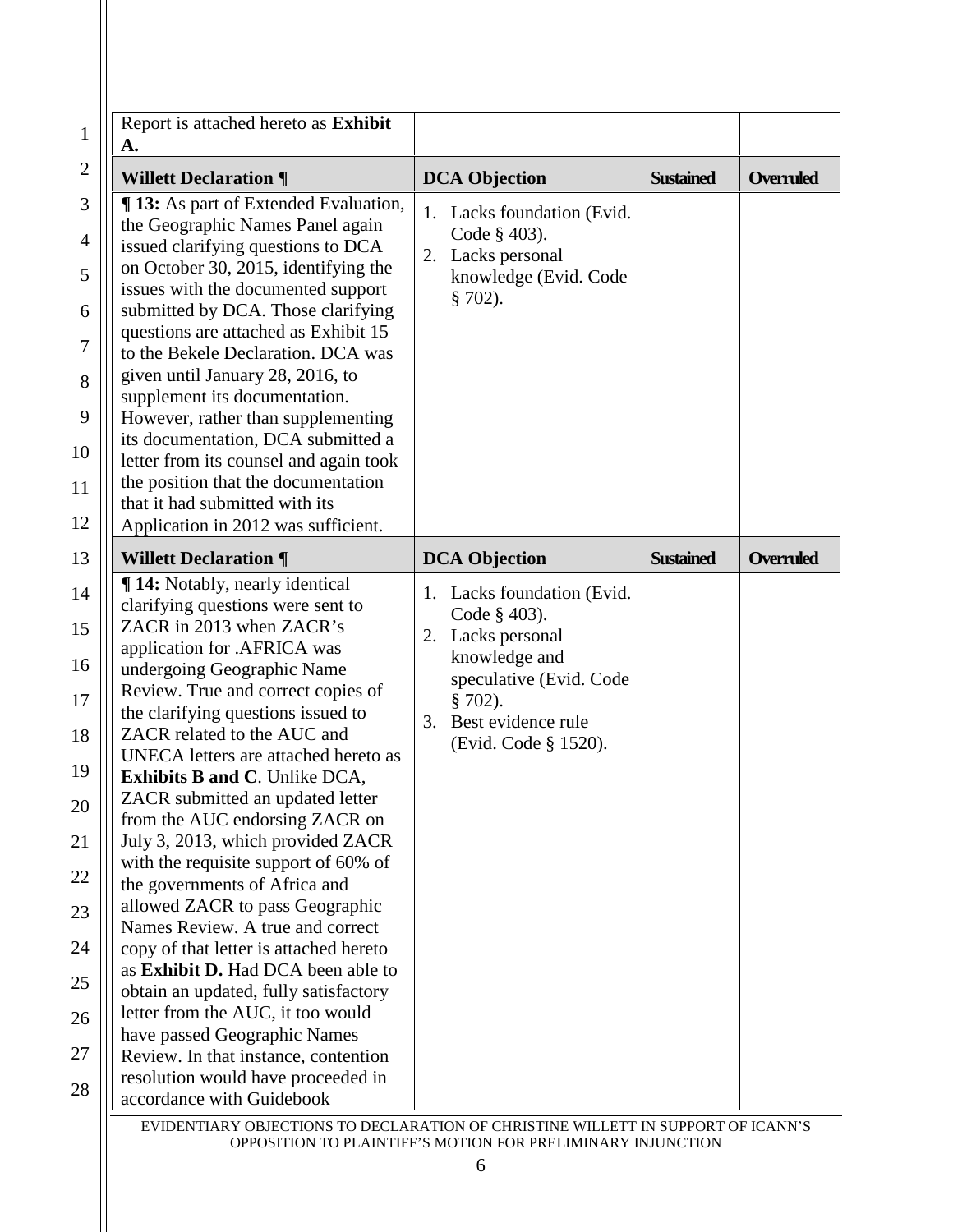| <b>DCA Objection</b>                                                                                                                                          | <b>Sustained</b>     | <b>Overruled</b> |
|---------------------------------------------------------------------------------------------------------------------------------------------------------------|----------------------|------------------|
| 1.<br>Best evidence rule                                                                                                                                      |                      |                  |
|                                                                                                                                                               |                      |                  |
|                                                                                                                                                               |                      |                  |
|                                                                                                                                                               |                      |                  |
|                                                                                                                                                               |                      |                  |
|                                                                                                                                                               |                      |                  |
|                                                                                                                                                               |                      |                  |
| <b>DCA Objection</b>                                                                                                                                          | <b>Sustained</b>     | <b>Overruled</b> |
| 1. Lacks foundation (Evid.<br>Code § 403).<br>Lacks personal<br>2.<br>knowledge (Evid. Code<br>$§ 702$ ).<br>3.<br>Best evidence rule<br>(Evid. Code § 1520). |                      |                  |
| <b>DCA Objection</b>                                                                                                                                          | <b>Sustained</b>     | <b>Overruled</b> |
|                                                                                                                                                               |                      |                  |
|                                                                                                                                                               | (Evid. Code § 1520). |                  |

EVIDENTIARY OBJECTIONS TO DECLARATION OF CHRISTINE WILLETT IN SUPPORT OF ICANN'S OPPOSITION TO PLAINTIFF'S MOTION FOR PRELIMINARY INJUNCTION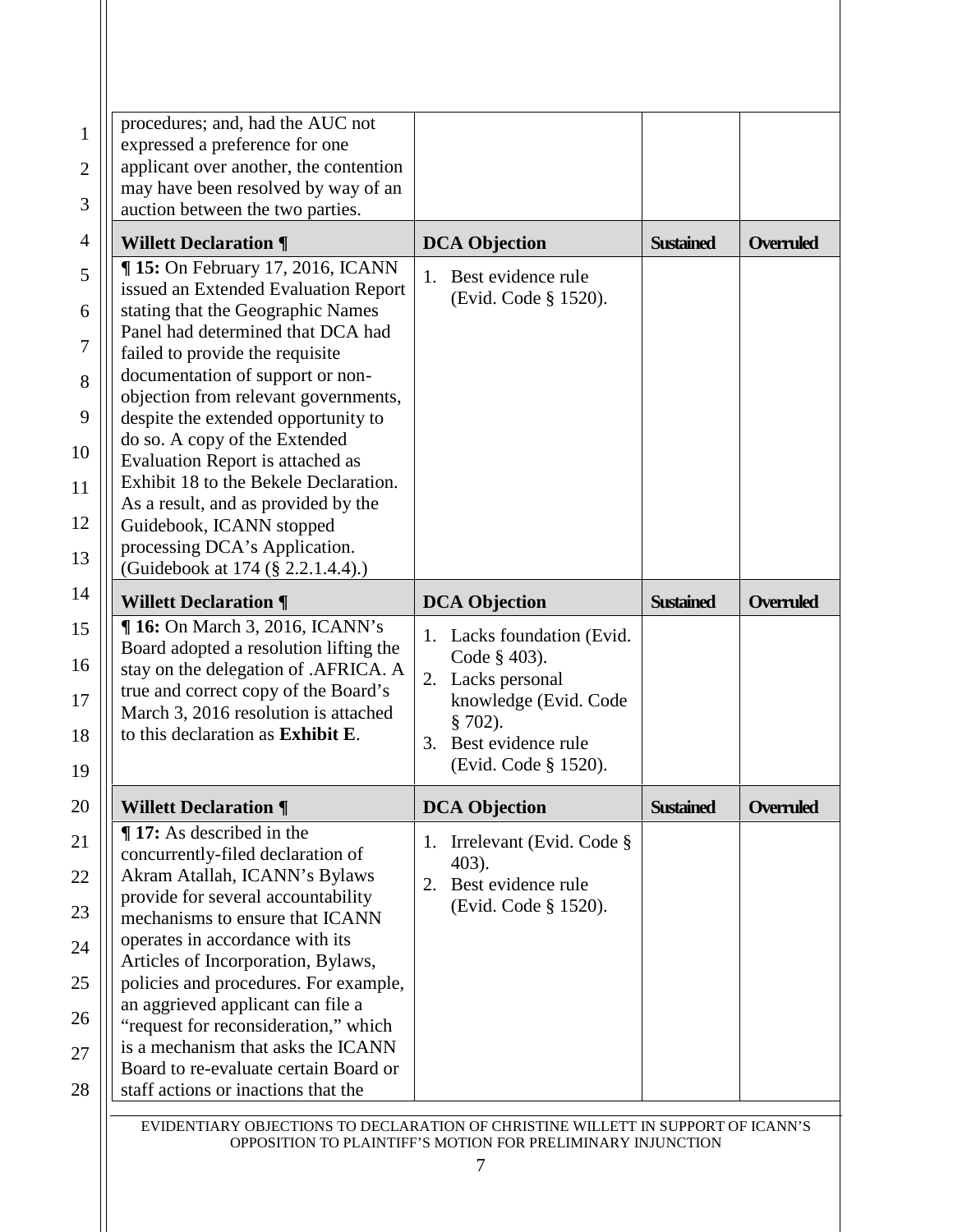| applicant believes have harmed it. In<br>addition, an aggrieved applicant can |                                |                  |                  |
|-------------------------------------------------------------------------------|--------------------------------|------------------|------------------|
| file a "request for independent                                               |                                |                  |                  |
| review," a unique process set forth in                                        |                                |                  |                  |
| ICANN's Bylaws that asks                                                      |                                |                  |                  |
| independent panelists to evaluate                                             |                                |                  |                  |
| whether an action of ICANN's Board                                            |                                |                  |                  |
| was consistent with ICANN's                                                   |                                |                  |                  |
| Articles of Incorporation and Bylaws.                                         |                                |                  |                  |
| Bekele Decl., Ex. 4 (Bylaws, Art. IV,                                         |                                |                  |                  |
| §§ 2-3). DCA could have filed, but                                            |                                |                  |                  |
| did not file, a reconsideration request                                       |                                |                  |                  |
| or a request for an independent                                               |                                |                  |                  |
| review process ("IRP") related to the                                         |                                |                  |                  |
| clarifying questions issued to it, or to                                      |                                |                  |                  |
| the determination that DCA had                                                |                                |                  |                  |
| failed the Geographic Names Review.                                           |                                |                  |                  |
| <b>Willett Declaration ¶</b>                                                  | <b>DCA Objection</b>           | <b>Sustained</b> | <b>Overruled</b> |
| $\P$ 18: There is nothing in the                                              |                                |                  |                  |
| Guidebook that prevents an applicant                                          | Irrelevant (Evid. Code §<br>1. |                  |                  |
| for a new gTLD from assigning                                                 | 403).                          |                  |                  |
| intellectual property rights to a third                                       | Misleading as the<br>2.        |                  |                  |
| party. Accordingly, that ZACR                                                 | Masilela declaration           |                  |                  |
| intends to assign certain rights to the                                       | clearly shows that the         |                  |                  |
| AUC upon delegation of .AFRICA                                                | <b>AUC</b> was ZACR's          |                  |                  |
| does not violate any terms of the                                             | <i>partner</i> in applying.    |                  |                  |
| Guidebook. The AUC itself could                                               | Masilela Decl. ¶8, Ex.         |                  |                  |
| have applied for .Africa. There is no                                         | A.                             |                  |                  |
| basis to assert that any assignment of                                        |                                |                  |                  |
| rights to the AUC was improper.                                               |                                |                  |                  |
| <b>Willett Declaration ¶</b>                                                  | <b>DCA Objection</b>           | <b>Sustained</b> | <b>Overruled</b> |
| <b>¶ 19: Both DCA and ZACR</b>                                                |                                |                  |                  |
| submitted standard (meaning, not                                              | Best evidence rule<br>1.       |                  |                  |
| community-based) applications for                                             | (Evid. Code § 1520).           |                  |                  |
| the .AFRICA gTLD. Even if the                                                 |                                |                  |                  |
| applicants intend to operate the                                              |                                |                  |                  |
| .AFRICA gTLD on behalf of the                                                 |                                |                  |                  |
| African community, they are not                                               |                                |                  |                  |
|                                                                               |                                |                  |                  |
|                                                                               |                                |                  |                  |
|                                                                               |                                |                  |                  |
| obligated to submit a "community"<br>application for the gTLD. A              |                                |                  |                  |
|                                                                               |                                |                  |                  |
| "community" application is a special<br>application available under the       |                                |                  |                  |
| Guidebook that requires an                                                    |                                |                  |                  |
| application to meet heightened<br>criteria; and, if a community               |                                |                  |                  |

OPPOSITION TO PLAINTIFF'S MOTION FOR PRELIMINARY INJUNCTION